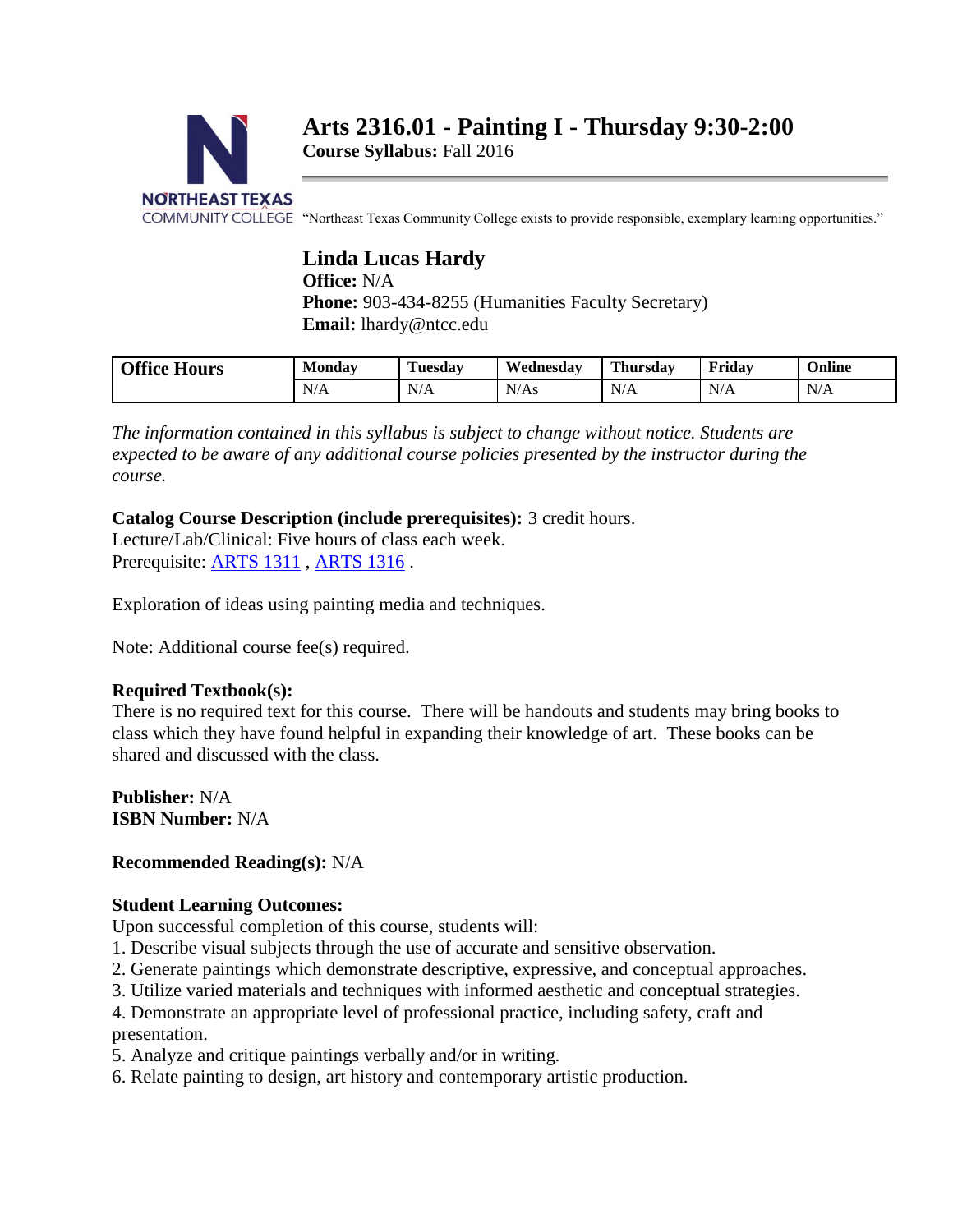**SCANS Skills:**  $N/A$ 

#### **Lectures & Discussions:**

Lecture and discussions for the daily assignments will be in the morning on the day that class meets.

#### **Evaluation/Grading Policy:**

You will be evaluated on how well you fulfill your individual potential as an artist. Class participation, attendance, and how hard you work will be considered to determine your final grade. You will not be graded on the quantity of pieces you produce but on how hard you work and the quality of your work. All paintings completed and graded will be averaged to determine the final grade.

Grading:

20% - Participation/ Attendance – a daily grade for attendance and participation will be given. Participation in classroom critiques is essential and will affect this grade. Tardiness will affect this grade.

20% - Notebook consisting of handouts, written notes and picture file.

40% - Final portfolio: Consisting of assigned projects and classroom exercises.

15% - Final project.

Make-up Work: If circumstances require you to miss class, you must make arrangements to make-up the work and complete all assigned projects. Work turned in late will receive a grade reduction. All assigned projects will receive a grade.

#### **Tests/Exams:**

SEPT 15 - Terminology Exam OCT 20 - Written assignment over design, historical content or a contemporary artist.

#### **Assignments:**

The advanced students will discuss with the instructor their goals for paintings to be accomplished during the semester on the first day of class. An individual outline will be prepared by each student from that discussion. This form will be used as reference during the semester and serve as a basis for evaluation at the end of the semester. Critiques of artwork will be held regularly after the completion of each painting.

#### **Other Course Requirements:**

Supplies: Some basic papers and supplies may be furnished but students will be required to purchase their own materials including but not limited to brushes, canvas and paints. A supply list will be available upon request.

#### CALENDAR OF CLASSES

Aug 25 - Introduction: Read through Syllabus. Discussion of assignments, notebook and supplies.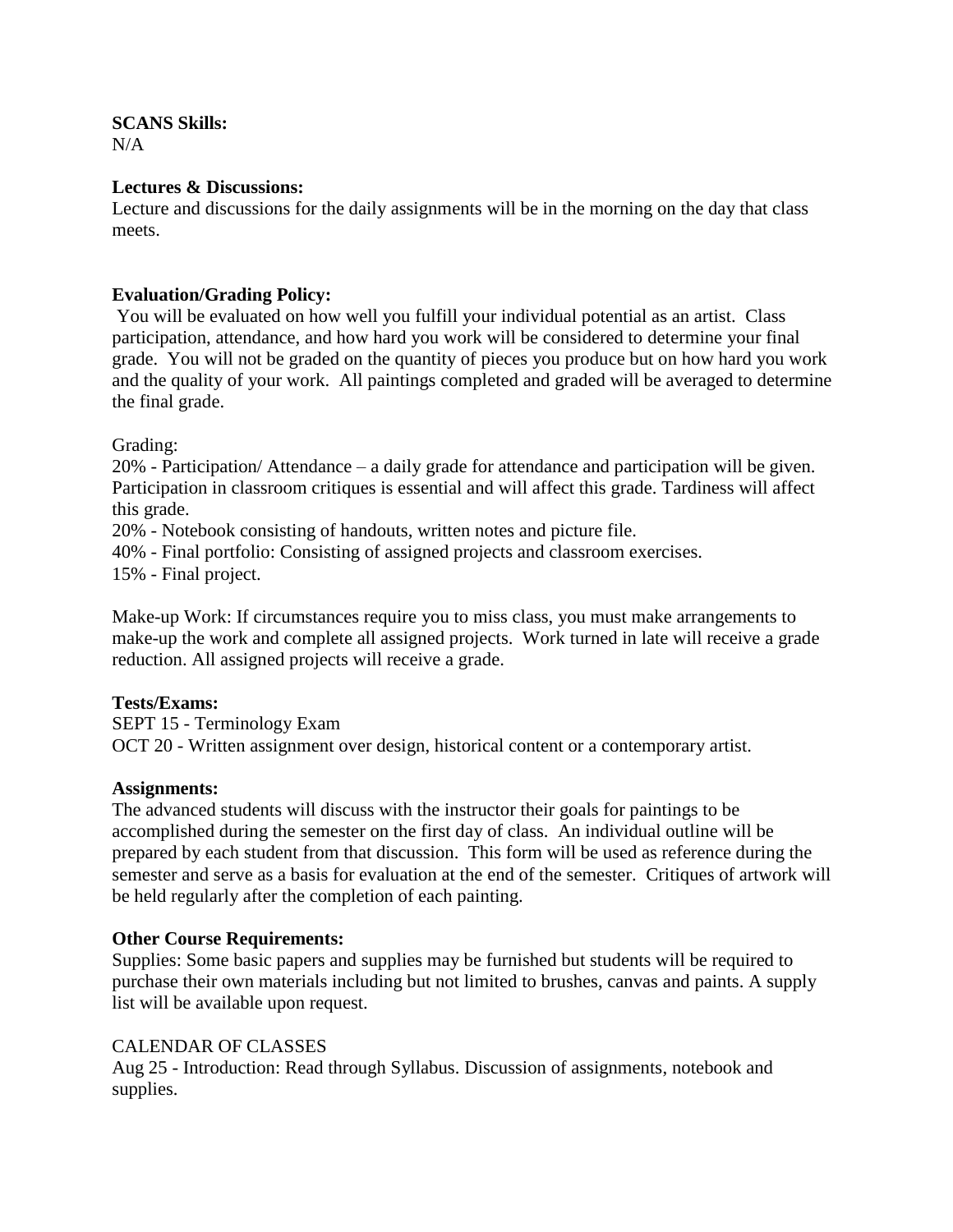Sept 1 - You must have supplies by today. Get acquainted with materials  $\&$  set up a palette. Discuss oil paint and the difference between transparent and opaque colors. Begin to learn the colors by name and how they work independently and together by mixing tints, shades, hues and tones on canvas.

Sept 8 - Work with variables in color mixing and tinting strength.

Sept 15 - Learn how to make Black, darken, lighten & subdue colors. Terminology Exam

Sept 22 - Learn basic Oil techniques from drawing to painting. Begin painting.

Sept 29 - Continue assignment. - 1st CRITIQUE - Introduction to Glazing

Oct 6 - Glazing continued.

Oct 13 - Plan and execute a painting using only five colors and their various tints, values and shades.

Oct 20 - Complete Painting. 2nd CRITIQUE - Written assignment over design, historical content or a contemporary artist.

Oct 27 - Paint a painting using a limited, five color palette. 3rd CRITIQUE

Nov 3 - Begin and complete a painting Alla Prima - 4th CRITIQUE

- Nov 10 Put everything learned through the semester into one painting
- Nov 17 Continue assignment.

Nov 24 - THANKSGIVING WEEK - NO CLASS

Dec 1 - LAST CLASS DAY - Final painting due. FINAL CRITIQUE

Dec 8 - 10 - FINALS WEEK

Supply List:

Artists Grade Oil paint preferably Winsor & Newton, NOT Winton, in the following colors:

- 1. Large tube of white. Example Permalba White (comes in large tubes)
- 2. Alizarin Crimson (cool red)
- 3. Cadmium Red (warm red)
- 4. Lemon Yellow (cool yellow)
- 5. Ultramarine Blue (cool blue)
- 6. Cerulean Blue (warm blue)
- 7. Yellow Ochre (cool)
- 8. Raw Sienna
- 9. Burnt Sienna
- 10. Burnt Umber
- 11. Viridian Green (cool)

Other colors that can be added later:

- 1. Rembrandt Transparent Oxide Red
- 2. Chromium Oxide Green

#### Brushes - Bristle: Long Handle

- 1. Filbert (rounded edge) Sizes 2 and 4
- 2. Bright (shorter) Sizes 2, 4, 6 and 8
- 3. Flat brush Sizes 6 and 8
- 4. Assortment of Oil/Acrylic brushes in various sizes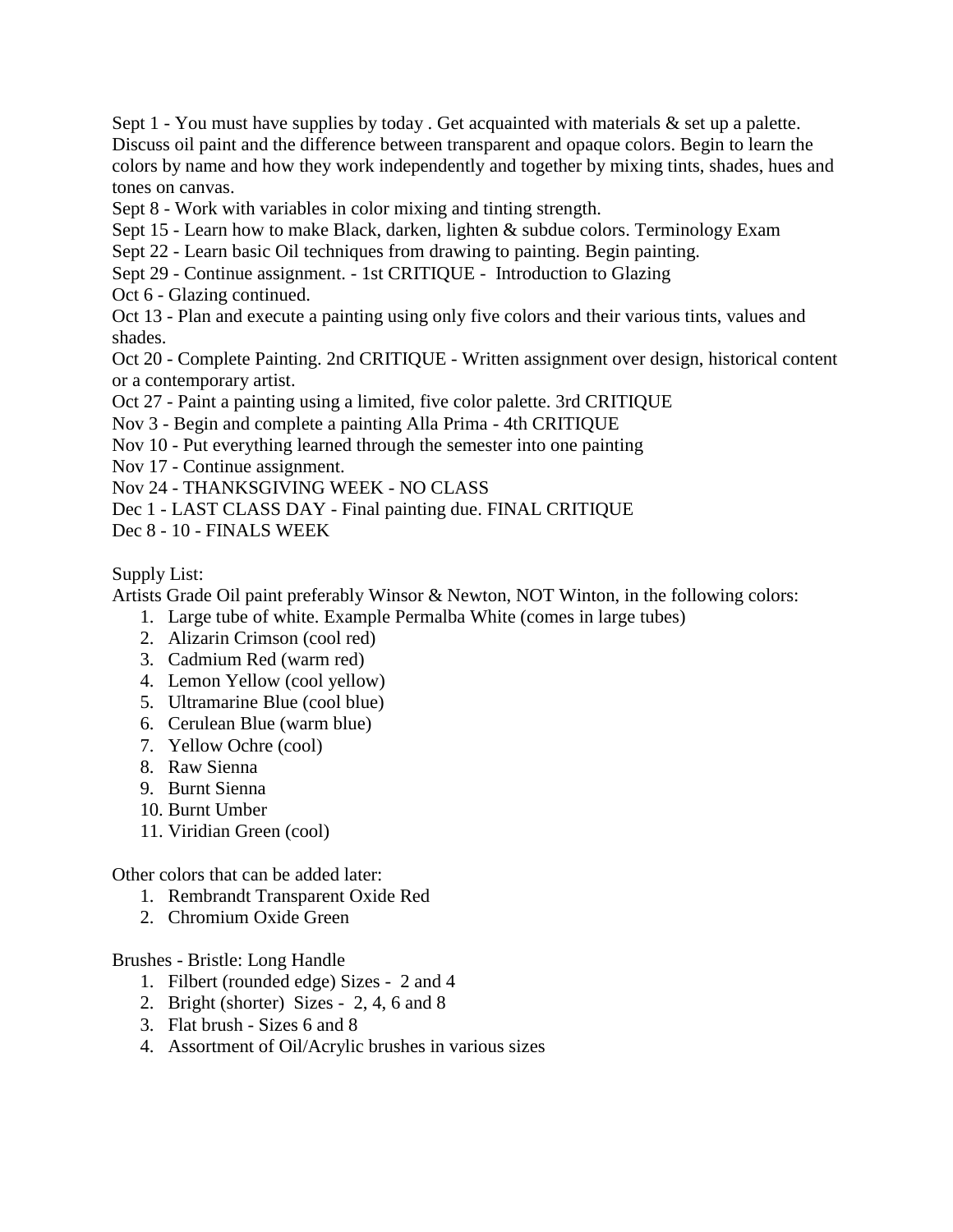Silver Brushes are an excellent brand of brushes that can be ordered online, but you can also purchase fairly good brushes at Hobby Lobby or Michaels.

You will also need:

- 1. Notebook and transparent sheet protectors
- 2. Liquin Original (a medium for thinning paint)
- 3. Small jar (like a baby food jar) for Liquin
- 4. One quart (minimum) of an ODORLESS Turpentine substitute, preferably Gamsol. It must be odorless!
- 5. Two wide mouth, medium sized glass jars. One will be used for cleaning brushes and the other for cleaning Turpentine.
- 6. Jacks Linseed Soap for cleaning brushes.
- 7. Paper towels (Viva or Bounty) A NECISSITY!
- 8. Palette box of your choice
- 9. Either disposable paper palette or glass insert. (if using glass you will need a paint scraper and extra blades)
- 10. Small Palette knife (trowel type)
- 11. Small Color Wheel
- 12. Ruler
- 13. Pencil
- 14. Black fine point Sharpie
- 15. Small pair of pliers or nut crackers.
- 16. Container for storing and transporting supplies. (Example: Fishing Tackle Box)
- 17. Two 8 x 10 Canvas Paper Pads by Canson
- 18. Two-three pack cheap canvas boards. Needs to be 11 x 14 or 12 x 16. Can be found at Walmart. They are basically canvas glued to cardboard.
- 19. Canvas panels or stretched canvas. Can be ordered on line necessity and sizes discussed in class.

# **Student Responsibilities/Expectations:**

More than two absences are detrimental to your final grade, and more than four absences will result in you being dropped from the course or a failing grade. You must be punctual and attend class regularly.

# **NTCC Academic Honesty Statement:**

"Students are expected to complete course work in an honest manner, using their intellects and resources designated as allowable by the course instructor. Students are responsible for addressing questions about allowable resources with the course instructor. NTCC upholds the highest standards of academic integrity. This course will follow the NTCC Academic Honesty policy stated in the Student Handbook."

# **Academic Ethics**

The college expects all students to engage in academic pursuits in a manner that is beyond reproach. Students are expected to maintain complete honesty and integrity in their academic pursuit. Academic dishonesty such as cheating, plagiarism, and collusion is unacceptable and may result in disciplinary action. Refer to the student handbook for more information on this subject.